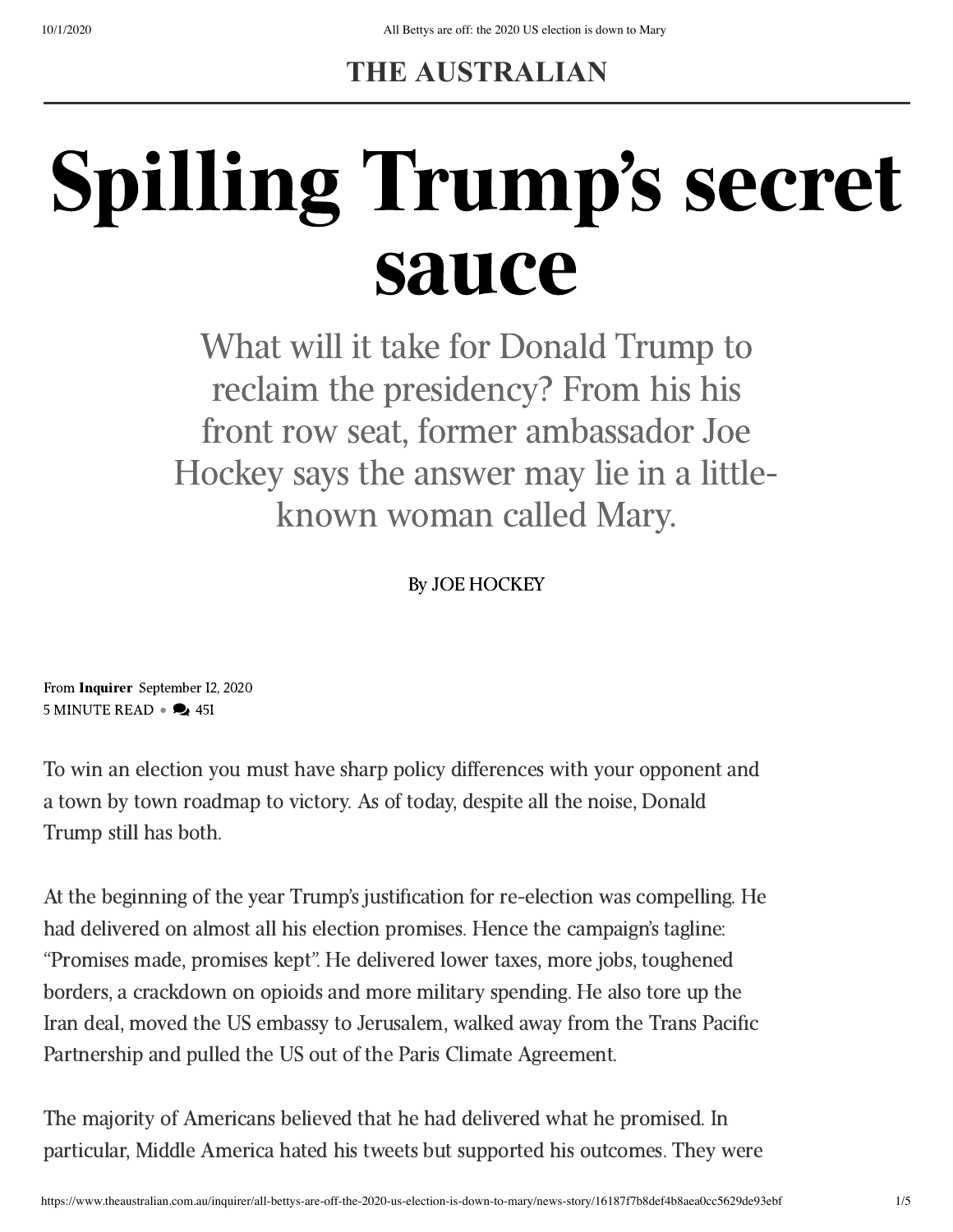richer and felt more confident and secure.

Then COVID-19 hit.

During the course of 2020, Trump's most significant political opponent has been the coronavirus. Its train wreck impact on the US community has overtaken everything he had achieved. Joe Biden's strategy was to step back from the day-today battle and let events prosecute his case. It worked.

Trump loathes losing control of the national conversation. He is the master of the headline and he is not afraid to pick a fight to prove his point of view. But for too long in the early months of this year he denied the reality. As a result, the leadership vacuum was filled by others, including the rejuvenated Governor of New York, Andrew Cuomo.

COVID-19 drowned out everything. It took shock, fear and insecurity into every household in the nation. Trump's re-election narrative was decimated as his response was successfully defined by many as clumsy and confused. Not all blame should fall at his feet but through his own words and actions he made it easy for critics to low-score his performance.

On top of his loss of control of the agenda and the narrative, Trump also lost control of the response. The US Constitution was written to protect the primary governing powers of the states. During COVID-19, the states have often been out of sequence with each other.

From the acquisition of personal protective equipment and ventilators to border closures, mask mandates, curfews and school closings, no two states out of the 50 have had the same rules in place.

So how can Trump win?

Trump has election policies that are proven and popular. His focus on more jobs, higher pay, nationalism and law and order were strong foundations for his reelection.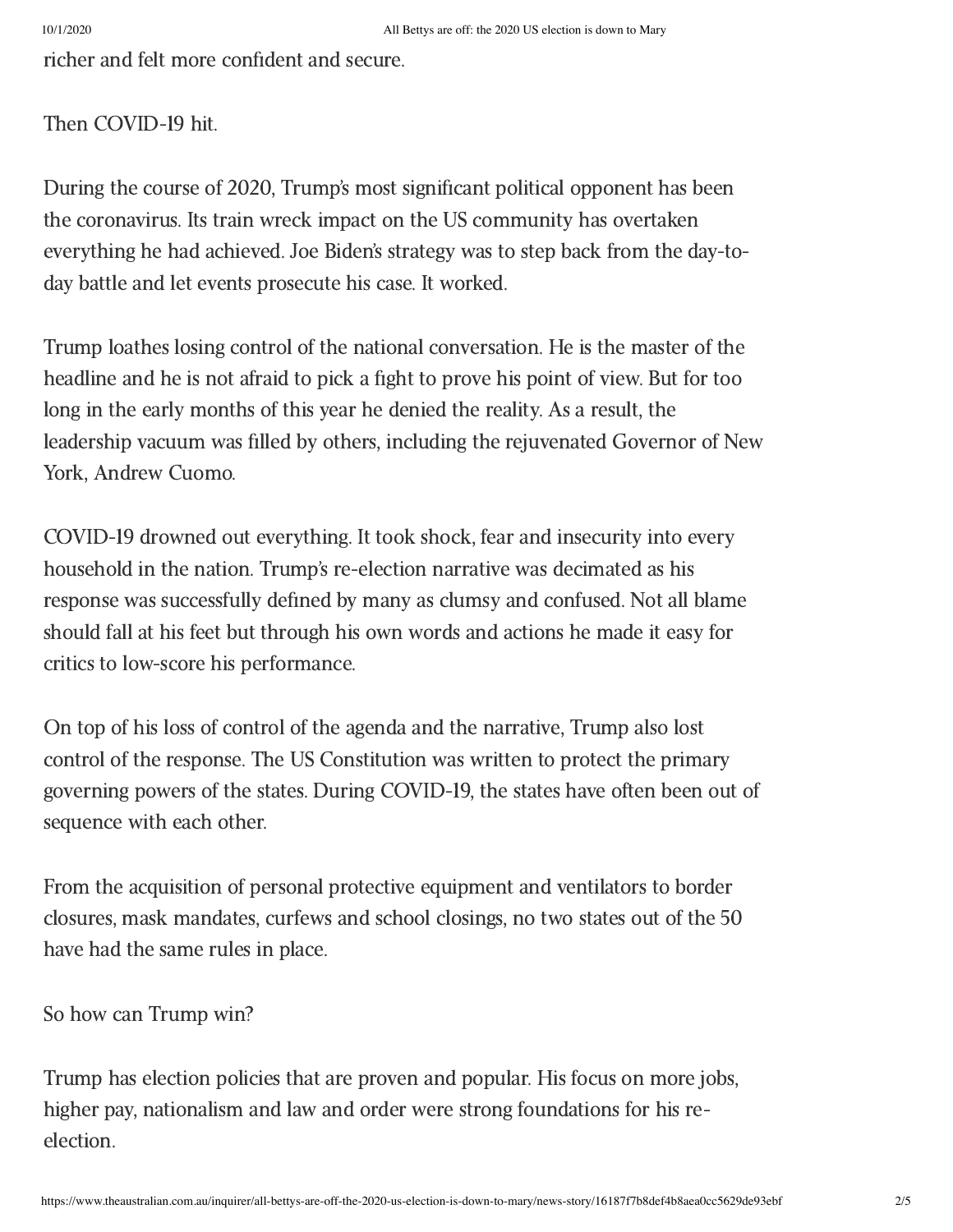In return for his authentic and fearless voice, Trump garners votes. There is no doubt in American minds what Trump stands for. There is no grey in Trump world. This is his secret sauce. The beauty is its simplicity.

While Trump does not need to be defined after 40 years in public life, Biden's advertisements are still explaining who he is to the American voters. Biden is undoubtably a good and decent man held in high regard by many across the community but his only cut-through political message remains that he is not Trump. His policies on infrastructure, taxes, renewable energy and manufacturing haven't been able to cut through the static.

In Australian politics we created a fictional but realistic marginal seat voter we called Betty Bankstown. Every election we would ask ourselves what policies did we need to swing Betty's vote back to the Liberal Party?

In the US, that swing voter is Mary Milwaukee from Wisconsin. She works at Walmart earning \$US11.11 an hour. That's 20 per cent above the national average. She has a son on his third tour of duty of Afghanistan who she feels painful anxiety about every day. Her daughter wants to go to college but the family is unsure how to pay for it. Her husband is one of 3.5 million truck drivers in the US who didn't go to college. He has settled views on the right to bear arms and standing for the national anthem.

Until COVID-19, Mary was pretty happy. She quietly voted for Trump in 2016 because she felt that she had nothing left to lose. Her salary hadn't changed in years and the politicians in Washington made her feel guilty about everything in her life, from her regular church attendance to the fact that she never made it to college. She always worries about her job and personal security. She frets about the country that she will leave to her children.

How will she react now? I bet she is thinking that unless Biden comes up with a better plan for her life than Trump, she will be inclined to stick with the devil she knows. Trump made things better for her and her family before COVID-19 and he can probably do it again.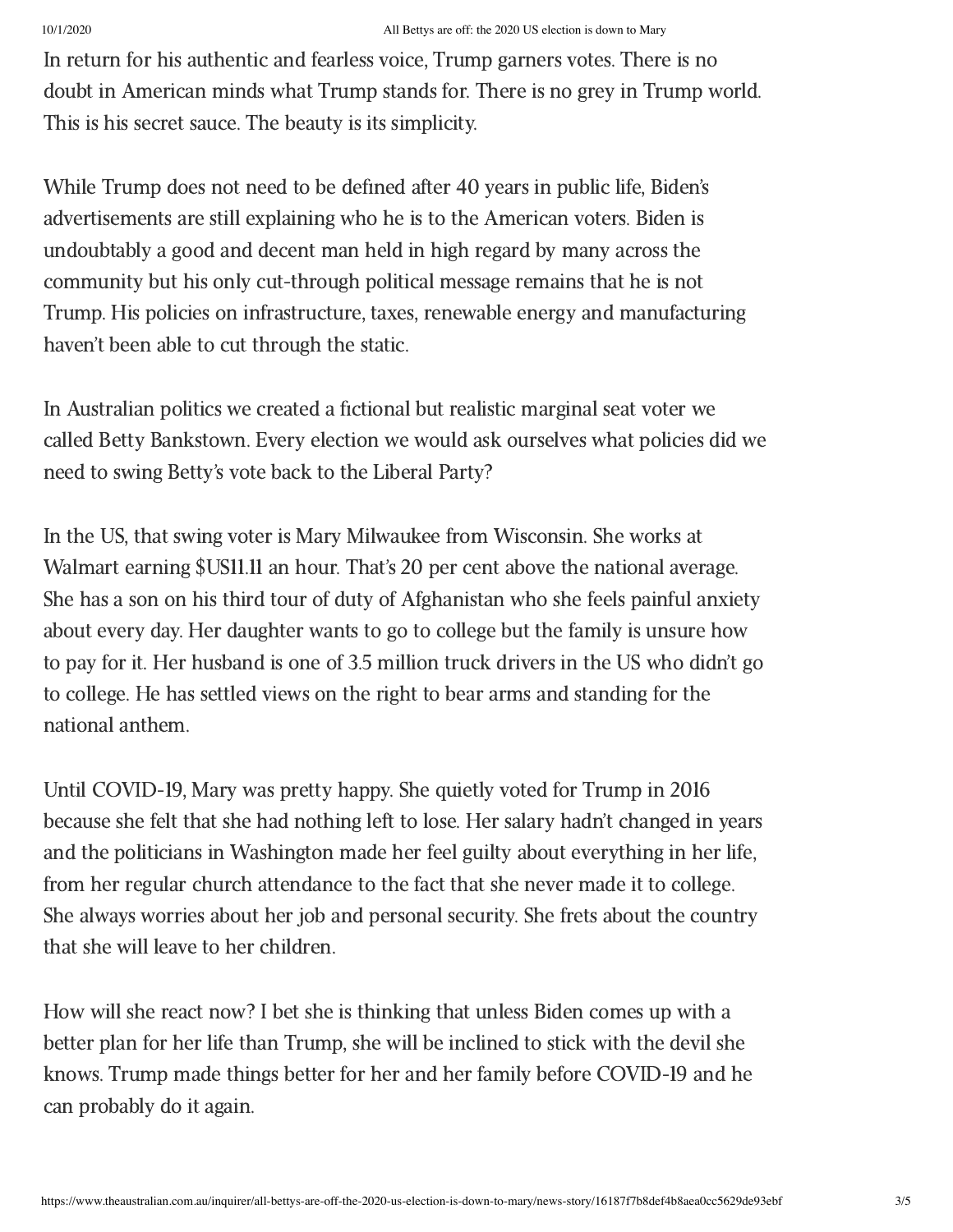"I am not Donald Trump" is not a strong enough platform for Joe Biden. Don't get me wrong, it has worked well to date. If an election were held today, Biden would win the presidency, albeit by a smaller margin than polls are suggesting.

However, Biden needs a pithy plan that is going to convince Mary Milwaukee that she and her family will be better off with a change. And that message needs to fit on a bumper sticker.

This is the dilemma. How do you hold the loose coalition in the Democratic Party together when there are such stark policy differences between the factions? While Biden is undoubtedly a centrist, a vast chunk of his party are more likened to the Greens in Australia. They are defined in America as Progressives but they are a frightening alternative for Mary Milwaukee and her family.

Trump's first challenge is to convince Mary the Progressives want to make things worse for her and her family. Fear is a much more powerful driver of votes than hope.

If Mary is worried that she and her family will be hurt or ridiculed under a Democratic administration, then being a good guy won't be enough to deliver the White House to Biden on November 3.

Stunningly, Trump won a majority of white female voters against Hillary Clinton in 2016. The states he needs to hold like Wisconsin, Florida, Pennsylvania, and Michigan were all won by just one per cent margins or less. Trump can't afford to lose one vote, and the most important vote in America belongs to Mary Milwaukee. She will decide this election and, as of today, she is listening closely and is yet to make up her mind.

Joe Hockey was Australia's ambassador to the US for four years.

## More stories on this topic

- [Debate](https://www.theaustralian.com.au/business/the-wall-street-journal/trumpbiden-debate-this-was-the-clash-from-hell/news-story/f184ff0b4d14a5e9ba35af1fa5dd7da8) from hell was a loss for voters  $\bullet$
- [Trump,](https://www.theaustralian.com.au/world/donald-trump-joe-biden-brawl-again-after-debate/news-story/0110f7064d747536288025e1d29a4a0f) Biden brawl again after debate
- Rude, brash, but Trump [pierced](https://www.theaustralian.com.au/commentary/rude-and-brash-but-trump-pierced-biden-bubble-in-presidential-debate/news-story/fe2ea0f402e4a6c48f3df0a6dfd17b6c) Biden